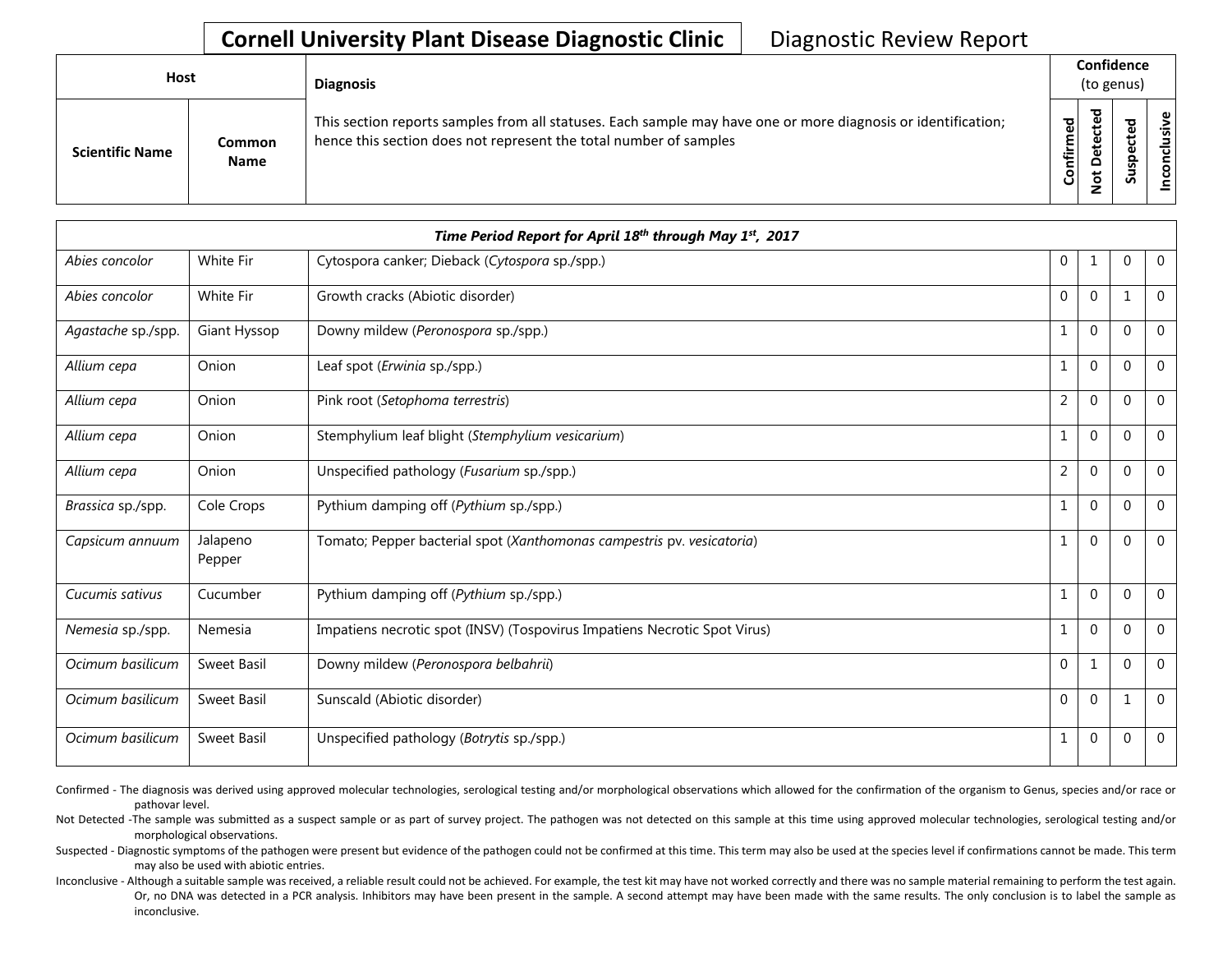## **Cornell University Plant Disease Diagnostic Clinic** | Diagnostic Review Report

| <b>Host</b>            |                       | <b>Diagnosis</b>                                                                                                                                                                   |                    |                                    | Confidence<br>(to genus)   |                                |
|------------------------|-----------------------|------------------------------------------------------------------------------------------------------------------------------------------------------------------------------------|--------------------|------------------------------------|----------------------------|--------------------------------|
| <b>Scientific Name</b> | Common<br><b>Name</b> | This section reports samples from all statuses. Each sample may have one or more diagnosis or identification;<br>hence this section does not represent the total number of samples | යි<br>ග<br>Confirm | $\mathbf{\sigma}$<br>Ö<br>$\Omega$ | ъ<br>٩<br>ω<br>௨<br>š<br>Ū | စ ၊<br>$\frac{2}{\sin \theta}$ |

| Osteospermum<br>sp./spp. | Osteospermum | Cucumber mosaic (CMV) (Cucumovirus Cucumber Mosaic Virus)                 | 0            | $\mathbf{1}$ | $\Omega$     | $\mathbf 0$    |
|--------------------------|--------------|---------------------------------------------------------------------------|--------------|--------------|--------------|----------------|
| Osteospermum<br>sp./spp. | Osteospermum | Impatiens necrotic spot (INSV) (Tospovirus Impatiens Necrotic Spot Virus) | $\mathbf 0$  | 1            | $\mathbf{0}$ | $\mathbf 0$    |
| Osteospermum<br>sp./spp. | Osteospermum | Potyvirus Group (Potyvirus sp./spp.)                                      | $\Omega$     | $\mathbf{1}$ | $\Omega$     | $\overline{0}$ |
| Osteospermum<br>sp./spp. | Osteospermum | Thrips damage (Unidentified Thrips)                                       | 1            | $\mathbf{0}$ | $\Omega$     | $\overline{0}$ |
| Osteospermum<br>sp./spp. | Osteospermum | Tobacco mosaic (TMV) (Tobamovirus Tobacco Mosaic Virus)                   | $\mathbf 0$  | 1            | $\Omega$     | $\overline{0}$ |
| Osteospermum<br>sp./spp. | Osteospermum | Tomato spotted wilt (TSWV) (Tospovirus Tomato Spotted Wilt Virus)         | $\mathbf{0}$ | $\mathbf{1}$ | $\Omega$     | $\mathbf 0$    |
| Pelargonium<br>peltatum  | Ivy Geranium | Bacterial wilt (Ralstonia solanacearum)                                   | $\mathbf{0}$ | $\mathbf{1}$ | $\Omega$     | $\mathbf{0}$   |
| Pelargonium<br>peltatum  | Ivy Geranium | Geranium bacterial leaf spot; Stem rot (Xanthomonas pelargonii)           | $\mathbf 0$  | 1            | $\Omega$     | $\mathbf 0$    |
| Pelargonium<br>peltatum  | Ivy Geranium | Nutrient imbalance (Abiotic disorder)                                     | $\mathbf{0}$ | $\mathbf{0}$ |              | $\overline{0}$ |
| Pelargonium<br>peltatum  | Ivy Geranium | Oedema; Edema (Abiotic disorder)                                          | $\mathbf{0}$ | $\mathbf{0}$ | 1            | $\overline{0}$ |

Confirmed - The diagnosis was derived using approved molecular technologies, serological testing and/or morphological observations which allowed for the confirmation of the organism to Genus, species and/or race or pathovar level.

Not Detected -The sample was submitted as a suspect sample or as part of survey project. The pathogen was not detected on this sample at this time using approved molecular technologies, serological testing and/or morphological observations.

Suspected - Diagnostic symptoms of the pathogen were present but evidence of the pathogen could not be confirmed at this time. This term may also be used at the species level if confirmations cannot be made. This term may also be used with abiotic entries.

Inconclusive - Although a suitable sample was received, a reliable result could not be achieved. For example, the test kit may have not worked correctly and there was no sample material remaining to perform the test again. Or, no DNA was detected in a PCR analysis. Inhibitors may have been present in the sample. A second attempt may have been made with the same results. The only conclusion is to label the sample as inconclusive.